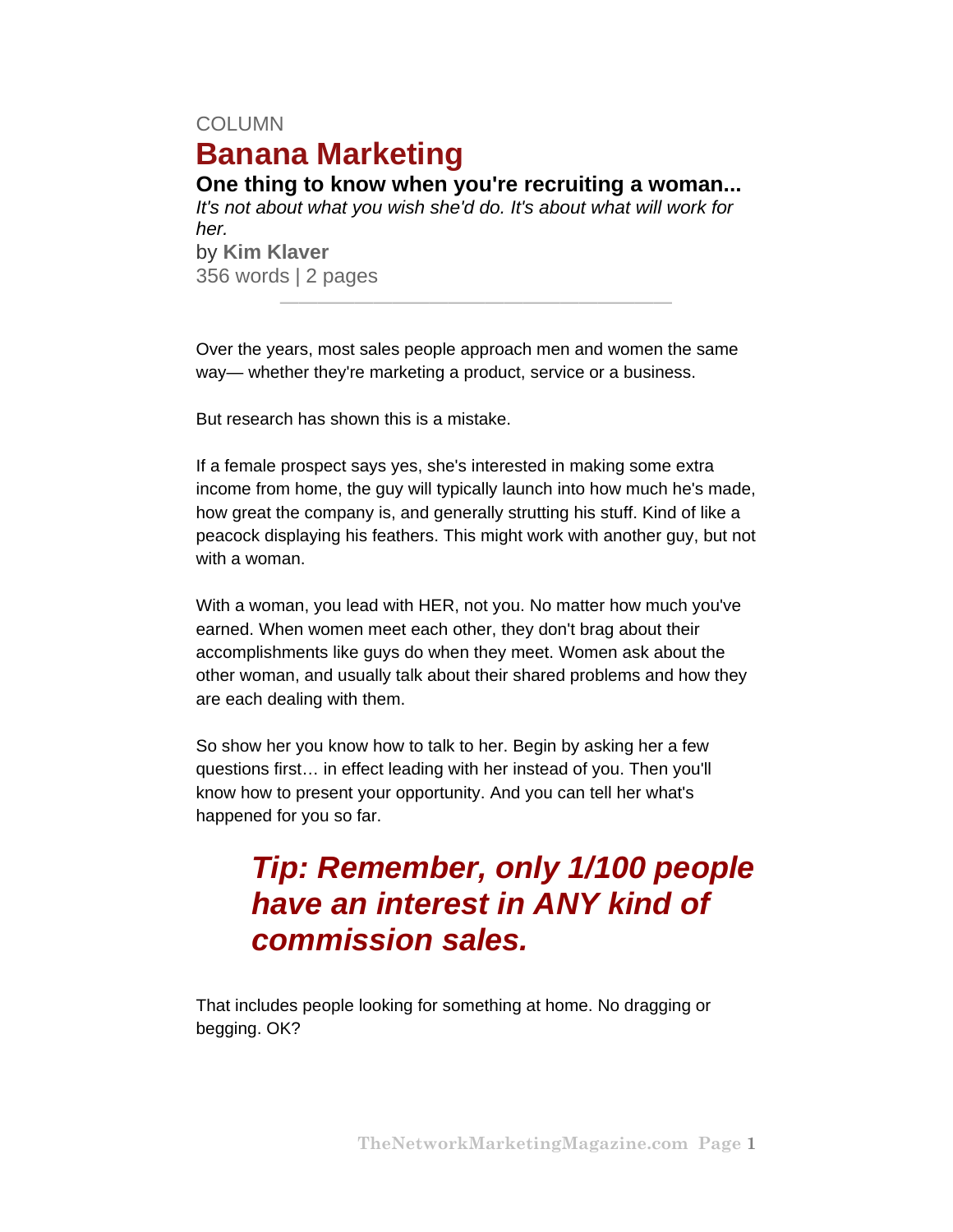Here are three questions that show her you know how to talk to her.

*1. Ideally what are you looking for? What do you enjoy doing?* 

*2. Are you looking for something part time or a career change?* 

*3. How much time can you put into something and about how much are you looking to earn?* 

These get you started. (More questions and recruiting scripts here [http://bananamarketing.com/learn\\_to\\_recruit.html](http://bananamarketing.com/learn_to_recruit.html) ) Depending on what she says in response to each one, you can fashion the options around what and how much she wants to do. E.g. Amassing customers, or looking for another Rep.

It's not about what you wish she'd do. It's about what will work for her.

**—————————————————————**

Links to read and hear Kim's stuff:

[http://yourgreatthing.com](http://yourgreatthing.com/) [http://kimklaverblogs.com](http://kimklaverblogs.com/) <http://squidoo.com/kimklaver>

Kim Klaver